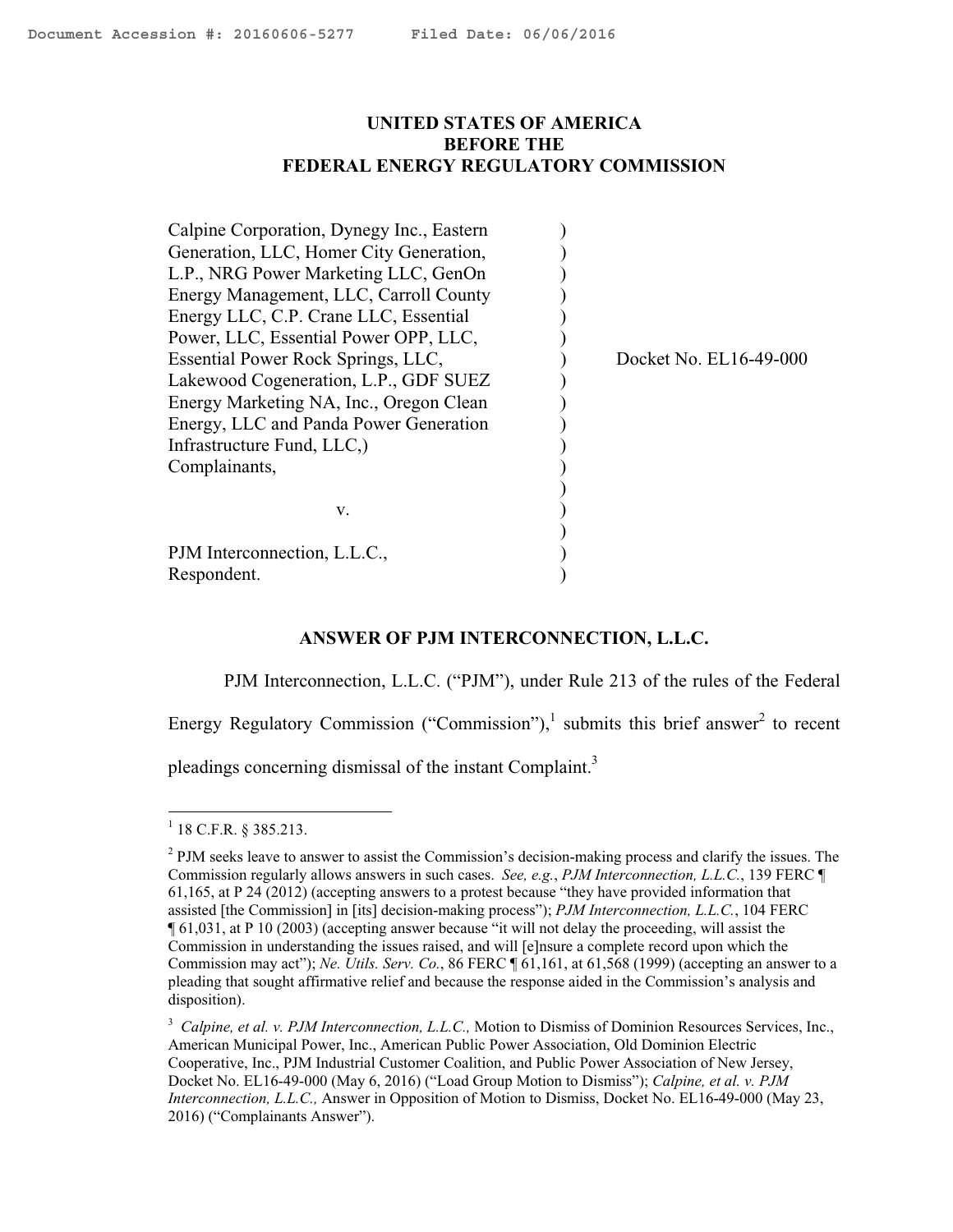## **I. ANSWER**

 $\overline{a}$ 

This Complaint raises fundamental issues concerning the appropriate market response to state actions targeting specific subsidies to retain particular resources irrespective of market outcomes. All parties, including affected Independent System Operators ("ISOs"), Regional Transmission Organizations ("RTOs") and potentially the Commission, may be struggling with this issue in defining the appropriate role for the Commission and the markets in general, in response to these state actions. Moreover, in prior pleadings , PJM has acknowledged its current Open Access Transmission Tariff ("Tariff") may be unjust and unreasonable in satisfactorily addressing these issues. $4$ 

For these reasons, PJM believes it would be most appropriate for the Commission not to simply dismiss this Complaint<sup>5</sup> but instead require PJM to report to the Commission on the scope of the problem and potential solutions to address these issues. The report could come in the form of a compliance filing should the Commission, based on the present record, find the existing Tariff is unjust and unreasonable under Section 206. In the alternative, the Commission could hold this case in abeyance and task PJM to address the scope of the issues raised in this Complaint and address potential solutions, all of which can be record evidence by the Commission in making its final determination in this case. In either case, PJM would work with its stakeholders in developing this

<sup>4</sup> *Calpine Corporation, et al.,* Answer of PJM Interconnection, L.L.C., Docket No. EL16-49-000, (filed Apr. 11, 2016) ("PJM Answer").

 $<sup>5</sup>$  The Complaint should be denied to the extent it seeks to establish and apply new MOPR provisions as</sup> proposed by Complainants without discussion and review of the appropriate scope and details of any new rules. Further, as to timing, and given the Commission's rulings in the Affiliate Waiver Complaints (*See EPSA et al. v. FirstEnergy Solutions et al.*, 156 FERC ¶ 61,101 (2016). *See also EPSA et al. v.* AEP Generation Resources, Inc. et al., 155 FERC  $\llbracket 61,102(2016)$ , this Complaint should be denied insofar as the Complaint sought to apply new rules for the May, 2016 Reliability Pricing Model ("RPM") Base Residual Auction ("BRA").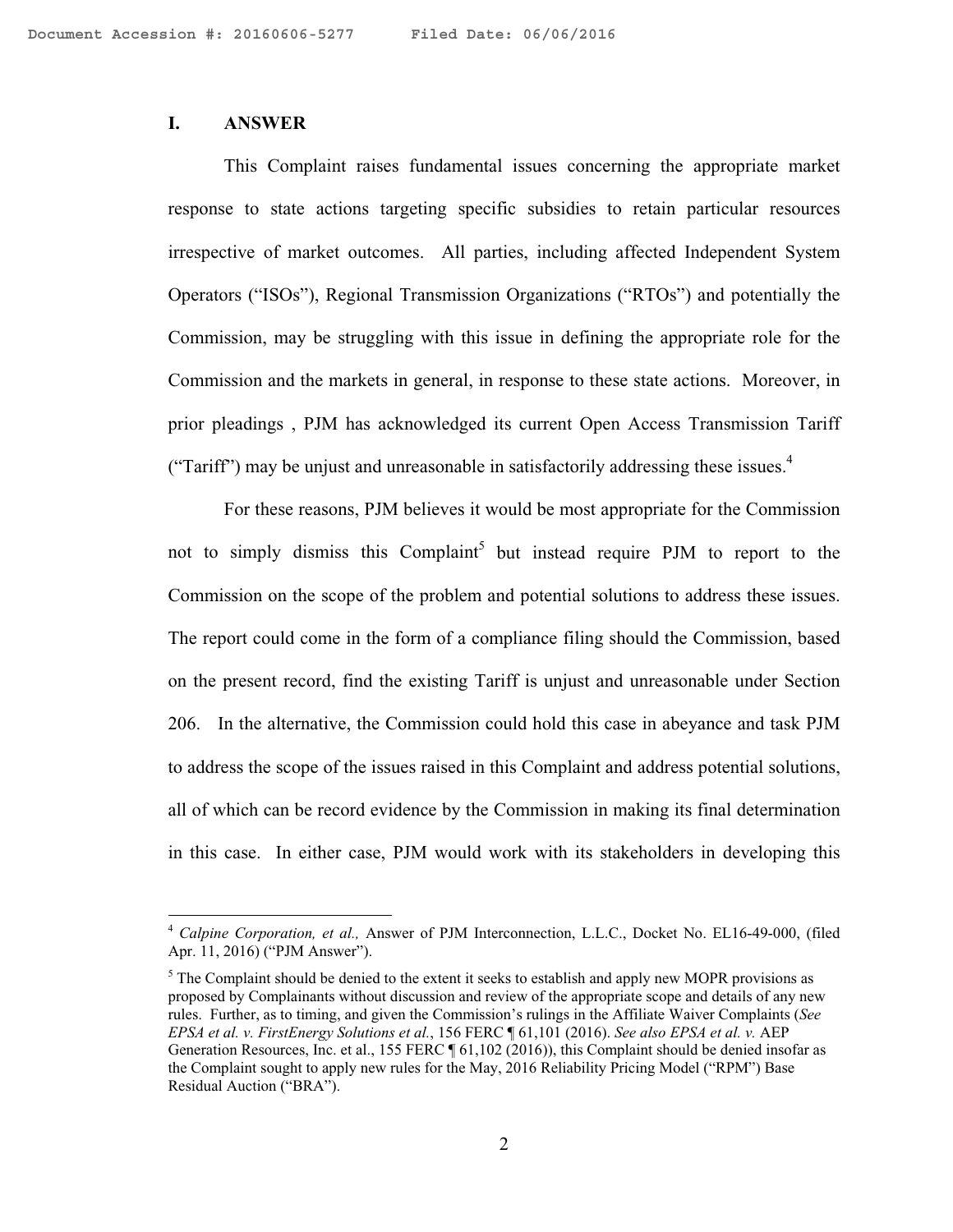$\overline{a}$ 

submittal to the Commission. $6\degree$  To ensure this stakeholder process produces a timely analysis for the Commission's consideration, PJM proposes making this submittal to the Commission by May 1, 2017 with any resulting changes to PJM's rules to be implemented in the May, 2018 BRA. $^7$ 

PJM believes such a tasked assignment to PJM would enhance the record, providing the Commission with a more complete record to make the ultimate determination as to (a) whether, in fact, the existing Tariff is unjust and unreasonable and (b) if so, potential solutions to address the shortcomings in the existing Tariff. PJM also believes providing the Commission with a detailed analysis of the issue will enhance any additional action the Commission might take on this matter. "Staging" the proceeding in this manner, with the directive that PJM work with its stakeholders and report back to the Commission while the Complaint is held in abeyance, would help to bring all parties to the table for a full and open discussion of these difficult issues and potential solutions in a way which cannot be done merely through more traditional Commission processes such as the existing Technical Conference format.<sup>8</sup>

<sup>&</sup>lt;sup>6</sup> PJM recognizes there may be similar issues in other ISOs/RTOs each of whom should have the opportunity to comment on the report.

<sup>&</sup>lt;sup>7</sup> It is true, as the Load Group points (Load Group Motion to Dismiss at 8), PJM - or any stakeholder for that matter - can introduce a problem statement to initiate a stakeholder process without a directive from the Commission. However, without a Commission directive, stakeholders seeking to avoid such a process could vote down the problem statement pursuant to PJM Manual 34, and thwart the process before it starts. Also, PJM believes that even if the Commission were to find the current tariff is unjust and unreasonable it is acceptable that any proposal would not apply until the May, 2018 BRA because the price suppression from existing Generation Capacity Resources likely is more muted than price suppression from new Generation Capacity Resources. The competitive price for existing resources is already lower given the likelihood that most costs are sunk, and thus adverse impacts to the RPM Auctions are more cumulative than sudden.

<sup>8</sup> Various parties indicated these issues should be addressed in a stakeholder process. *See, e.g., Calpine, et al.,* Protest of American Electric Power Service Corporation at 13-15, Docket No. EL16-49-000 (filed Apr. 11, 2016); *Calpine, et al.,* Protest of FirstEnergy Service Company at 32, Docket No. EL16-49-000 (filed Apr. 11, 2016).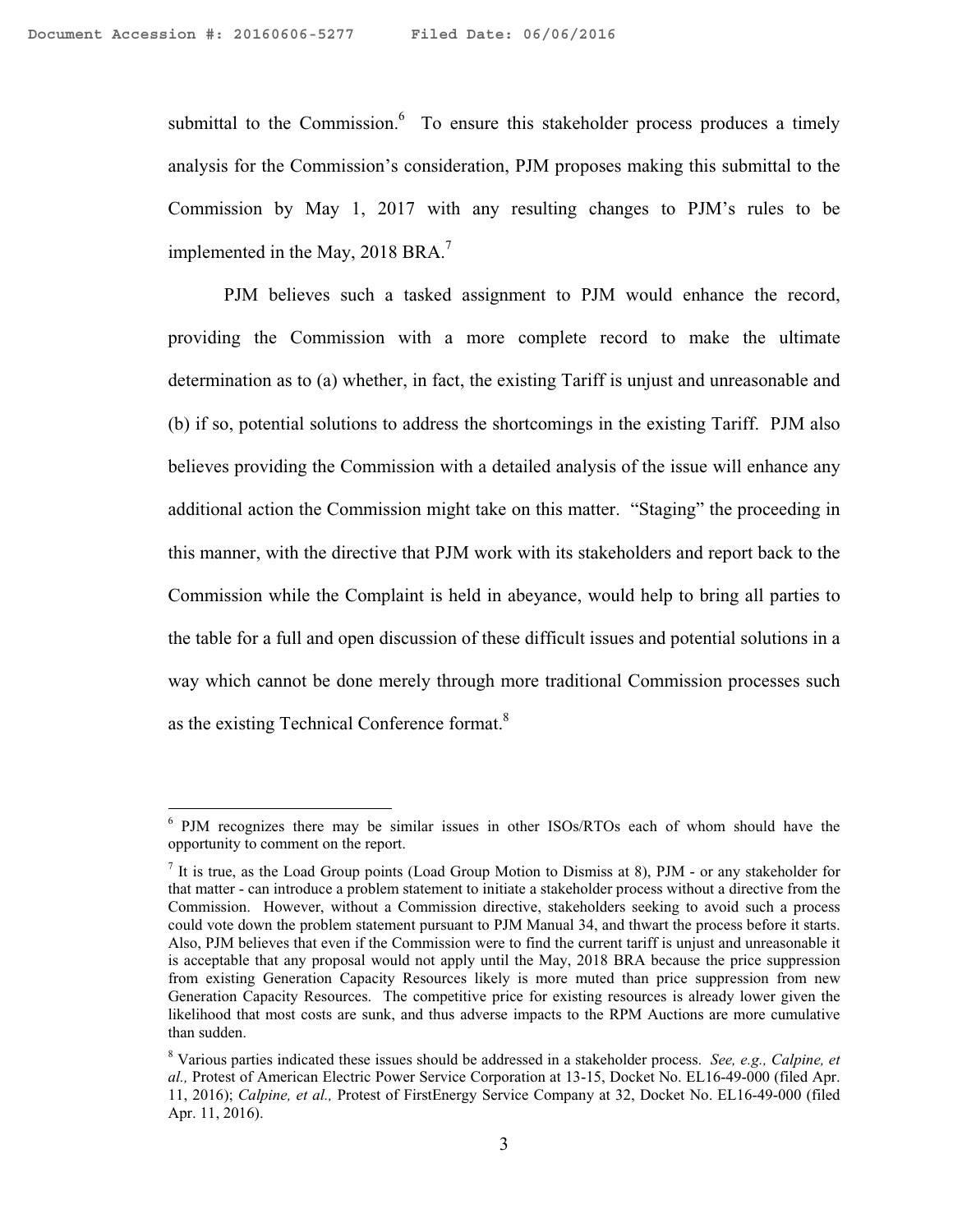1

PJM believes that, under certain circumstances and given the existing PJM Minimum Offer Price Rule ("MOPR"), Sell Offers in RPM Auctions submitted by existing Capacity Resources could result in unjust and unreasonable rates when such resources are subsidized by state-approved out-of-market payments. As PJM's MOPR currently apply to Capacity Market Sellers of new Generation Capacity Resources, there is a potential gap in the effectiveness of the mitigation rules designed to ensure PJM's RPM capacity market remains competitive and sends the proper price signals. The Ohio power purchase agreements ("Ohio PPAs") that were the focus of the Complaint<sup>9</sup> shed light on this gap.

Whether the specific Ohio PPAs still pose this concern is an issue contested in this proceeding. Nevertheless, the Complaint properly focuses on the shortcomings in the existing PJM Tariff irrespective of how a given state packages its particular actions. Although the Complaint proposes changes to the MOPR, PJM believes that any report to the Commission by May 1, 2017 should consider alternative potential remedies, not limited to the specifics of the MOPR. In short, although PJM believes its existing MOPR provisions may be unjust and unreasonable in addressing the particular harms raised in the Complaint, PJM believes that, consistent with the section 206 standard, the breadth of remedies should not be limited to this provision. A stakeholder process with a deadline would allow for development of an analysis that considers alternative remedies to address the scope of the issue.

<sup>&</sup>lt;sup>9</sup> The Ohio PPAs are more fully described in the Public Utilities Commission of Ohio ("PUCO") orders that accepted those agreements. *See In re Application of Ohio Power Company's Proposal to Enter into an Affiliate Power Purchase Agreement for Inclusion in the Power Purchase Agreement Rider* and *In Re Application of Ohio Power Company for Approval of Certain Accounting Authority,* Nos. 14-1693-ELRDR and 14-1694-EL-AAM (March 31, 2016). *In re Application of Ohio EdisonCo., Cleveland Elec. Illuminating Co., and Toledo Edison Co. for Authority to Provide for a Standard Service Offer Pursuant to R.C. 4928.143 in the Form of an Elec. Security Plan*, No. 14-1297-EL-SSO (Mar. 31, 2016).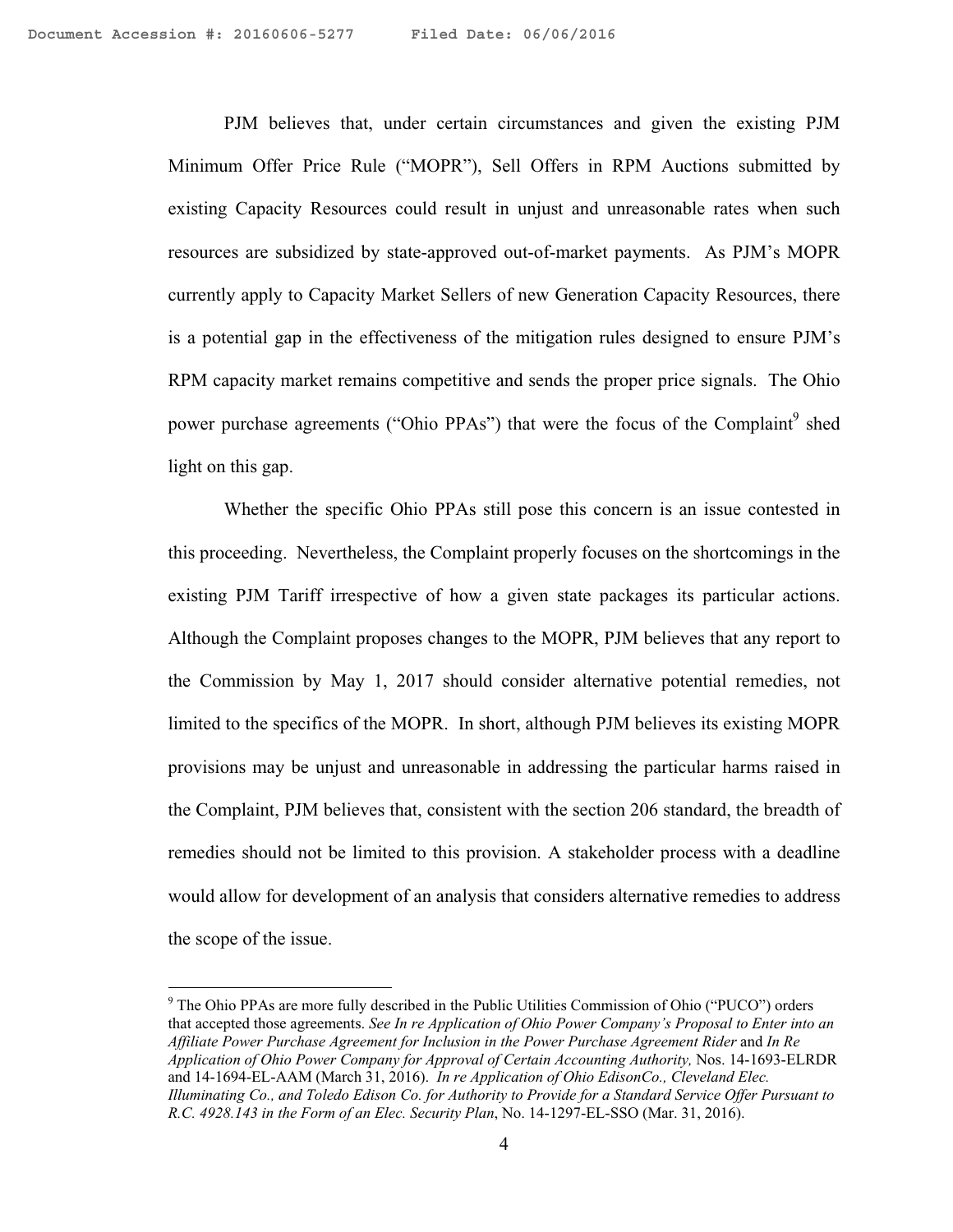### **II. CONCLUSION**

This Complaint alleges that PJM's existing Tariff MOPR is unjust and unreasonable to the extent it does not address state actions affecting existing resources. PJM concurs its Tariff did not contemplate this situation and may be unjust and unreasonable as a result. The Commission could either: (a) make an immediate finding and direct PJM to bring a solution to the Commission in the form of compliance filing (which solution would be vetted in the stakeholder process); or (b) hold the Complaint in abeyance but require PJM, working with its stakeholders, to provide a report to the Commission to both analyze the scope of potential state actions which may need to be addressed (and those which should not be addressed) and potential solutions. The Commission could then utilize such report in its final consideration of the Complaint. To the extent the Commission sees parallels in other regions, the other affected ISOs/RTOs should would be afforded the opportunity to provide their own views to the Commission.

Under either of these two avenues, PJM believes that a directed, time-bounded task, to work with its stakeholders would help to crystallize and scope this issue (as well as develop solutions) in a manner far more targeted than a more generic Commission process on this admittedly challenging issue. PJM stands ready to work with stakeholders and the Commission, posing these potential procedural paths to ensure a timely and focused process moving forward to address these issues.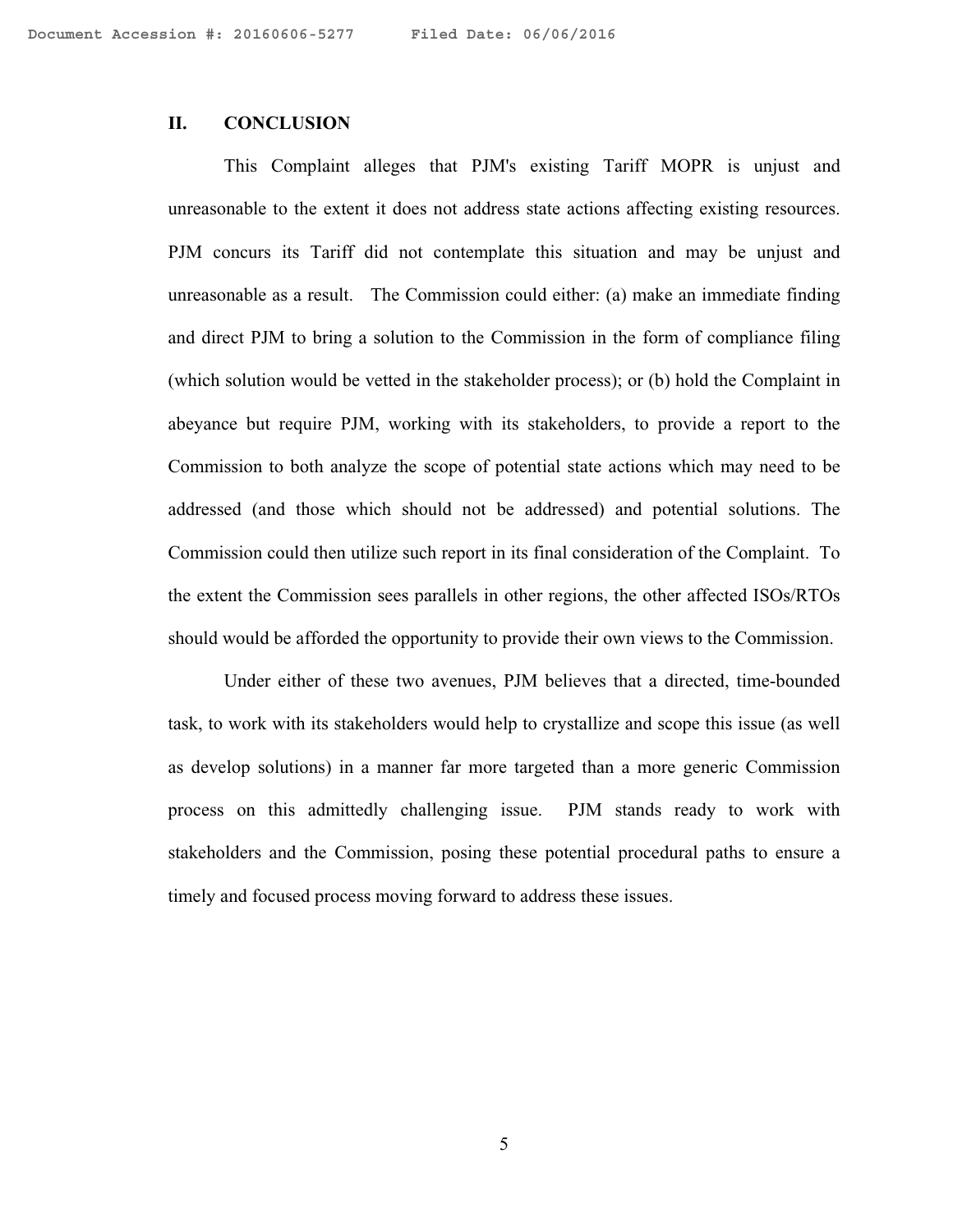Respectfully submitted,

Craig Glazer Vice President–Federal Government Policy PJM Interconnection, L.L.C. 1200 G Street, N.W., Suite 600 Washington, D.C. 20005 (202) 423-4743 (phone) (202) 393-7741 (fax) *Craig.Glazer@pjm.com* 

Jennifer Tribulski Assistant General Counsel PJM Interconnection, L.L.C. 2750 Monroe Blvd. Audubon, PA 19403 (610) 666-4363 (phone) (610) 666-8211 (fax)  *Jennifer.Tribulski@pjm.com*

Dated June 6, 2016.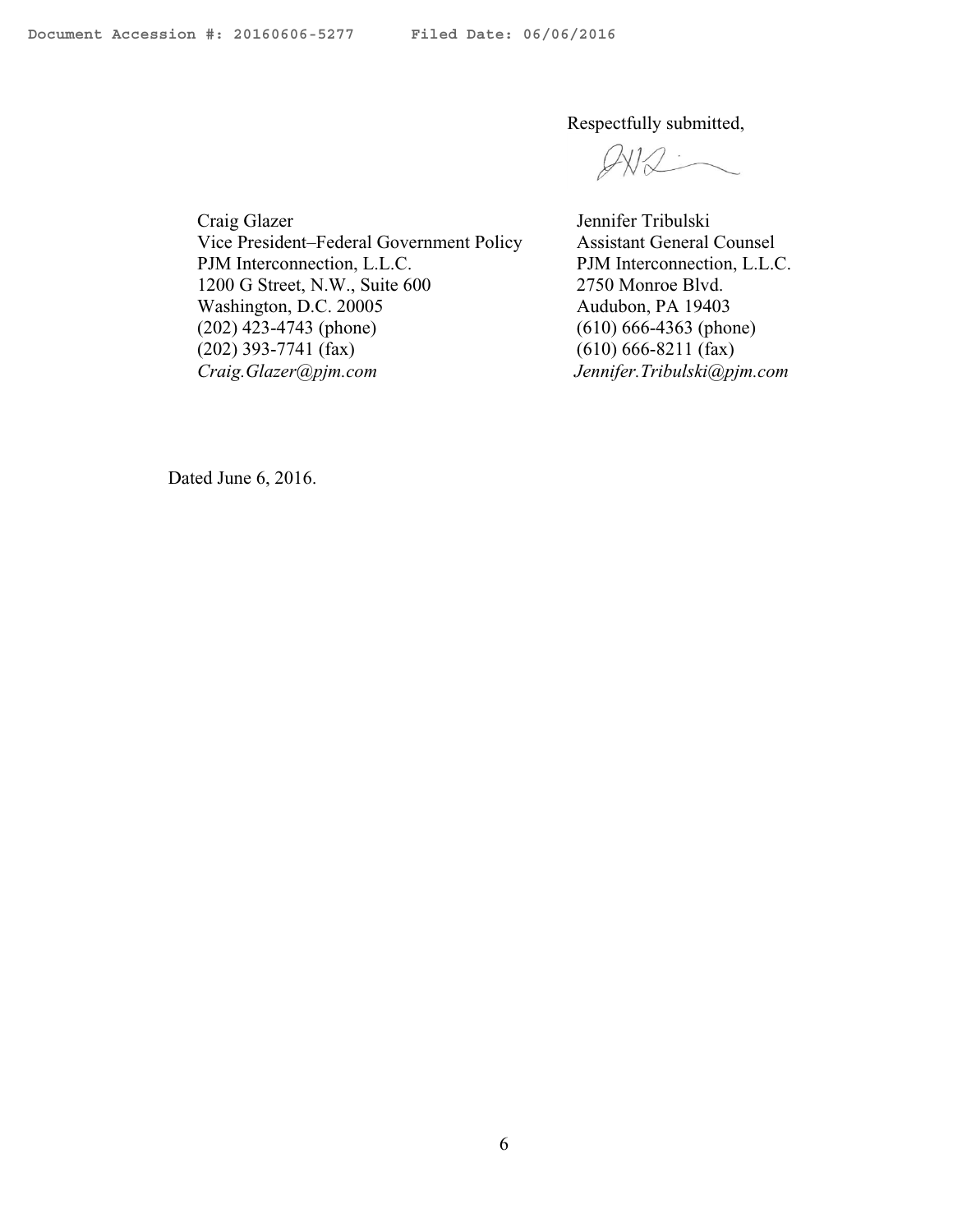# **CERTIFICATE OF SERVICE**

I certify I have, on this  $6<sup>th</sup>$  day of June, 2016, served the foregoing document upon each person designated on the official service list compiled by the Secretary of the Federal Energy Regulatory Commission in this proceeding.

 $QW2$ 

 Jennifer H. Tribulski PJM Interconnection, L.L.C.